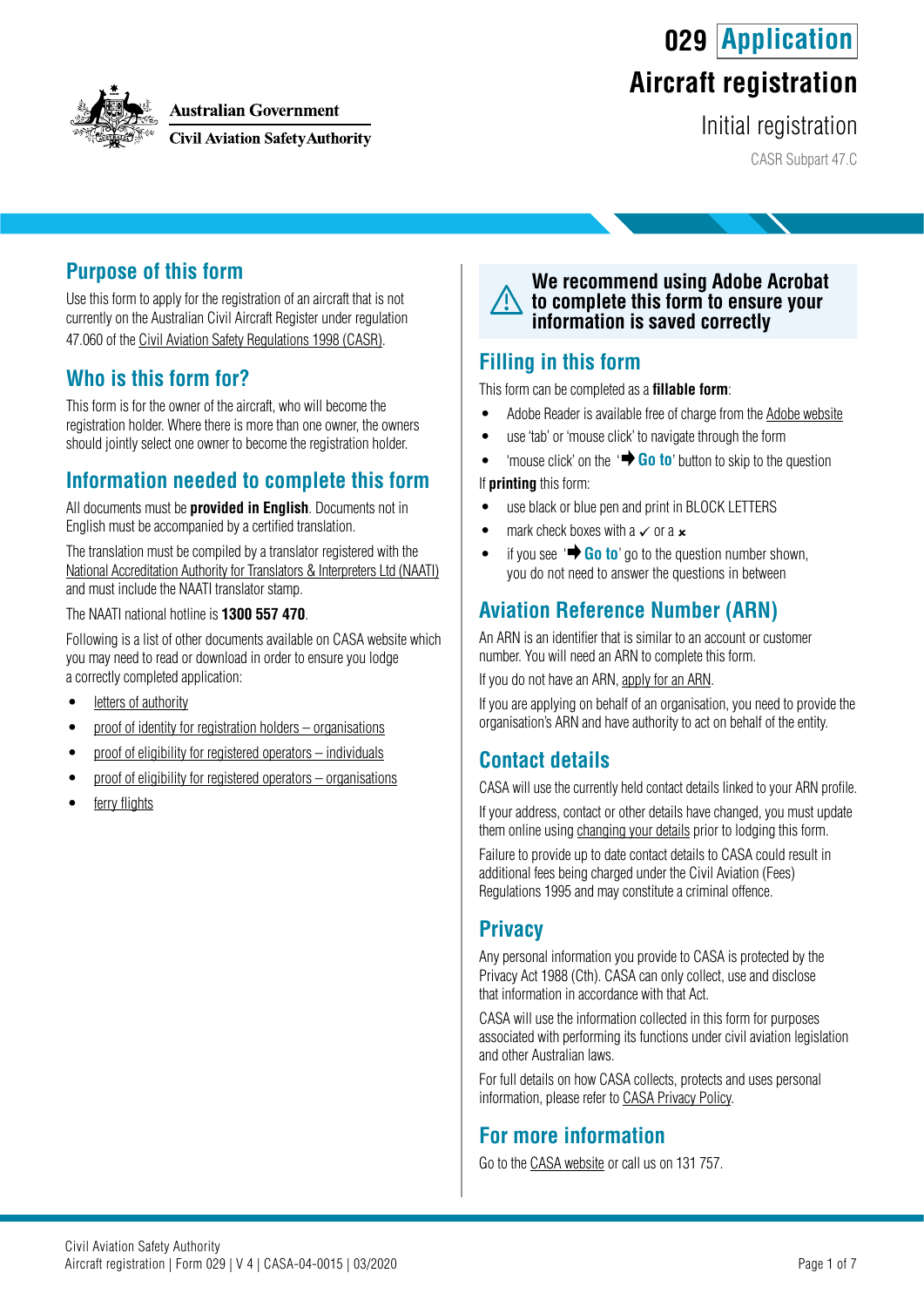| 1           | What are you applying for?                                                               |    | <b>Aircraft details</b>                                                       |
|-------------|------------------------------------------------------------------------------------------|----|-------------------------------------------------------------------------------|
|             | $\rightarrow$ Go to 3<br>Initial aircraft registration<br><b>Return of aircraft</b>      | 7  | What is the <b>airframe type</b> (select one)?                                |
|             | $\rightarrow$ Go to 2<br>previously registered in Australia                              |    | If application is for a glider, go to registration forms for gliders.         |
|             |                                                                                          |    | Power driven aeroplane                                                        |
|             | <b>Previous registration</b>                                                             |    | Manned free balloon                                                           |
| $\mathbf 2$ | What is the <b>most recent</b> registration mark?                                        |    | Ornithopter                                                                   |
|             | This may not be a VH- mark if on a sports association<br>register or the State Register. |    | Airship                                                                       |
|             |                                                                                          |    | Rotorcraft<br>Large RPA                                                       |
|             |                                                                                          |    |                                                                               |
|             |                                                                                          | 8  | What is the aircraft fitted for landing on (select all that apply)?           |
| 3           | Have you reserved a registration mark?                                                   |    | Land                                                                          |
|             | If you have not reserved a mark, CASA will assign one.                                   |    | Water                                                                         |
|             | $\rightarrow$ Go to 5<br><b>No</b>                                                       | 9  | What type of engine does the aircraft have (select one)?                      |
|             | $\rightarrow$ Go to 4<br><b>Yes</b>                                                      |    | Piston                                                                        |
| 4           | What is the reserved registration mark (VH-)?                                            |    | Jet turbine                                                                   |
|             | You cannot nominate a mark that has not been reserved for                                |    | Turboprop                                                                     |
|             | this aircraft.                                                                           |    | Not applicable                                                                |
|             |                                                                                          |    | How many engines does the aircraft have?                                      |
|             |                                                                                          |    |                                                                               |
|             | <b>Aircraft type</b>                                                                     |    |                                                                               |
| 5           | Does this aircraft have a type certificate?                                              | 10 | What are the <b>aircraft</b> details?                                         |
|             | $\rightarrow$ Go to 7<br><b>No</b>                                                       |    | A photo of the aircraft data plate must be provided with this<br>application. |
|             | $\rightarrow$ Go to 6<br><b>Yes</b>                                                      |    | Manufacturer/kit manufacturer                                                 |
| 6           | What type certificate(s) does this aircraft have?                                        |    |                                                                               |
|             | Provide all the appropriate certificate numbers below.                                   |    | Model                                                                         |
|             | Type certificate                                                                         |    |                                                                               |
|             |                                                                                          |    | Serial number                                                                 |
|             | Type acceptance certificate                                                              |    |                                                                               |
|             |                                                                                          |    | Country of manufacture                                                        |
|             | Provisional type certificate                                                             |    |                                                                               |
|             |                                                                                          |    | Year of manufacture                                                           |
|             |                                                                                          |    |                                                                               |
|             | Go to 10                                                                                 |    | <b>Attach photo</b><br>$\boldsymbol{\Xi}$                                     |
|             |                                                                                          |    |                                                                               |
|             |                                                                                          |    | How many seats are in the aircraft (including crew)?                          |
|             |                                                                                          |    |                                                                               |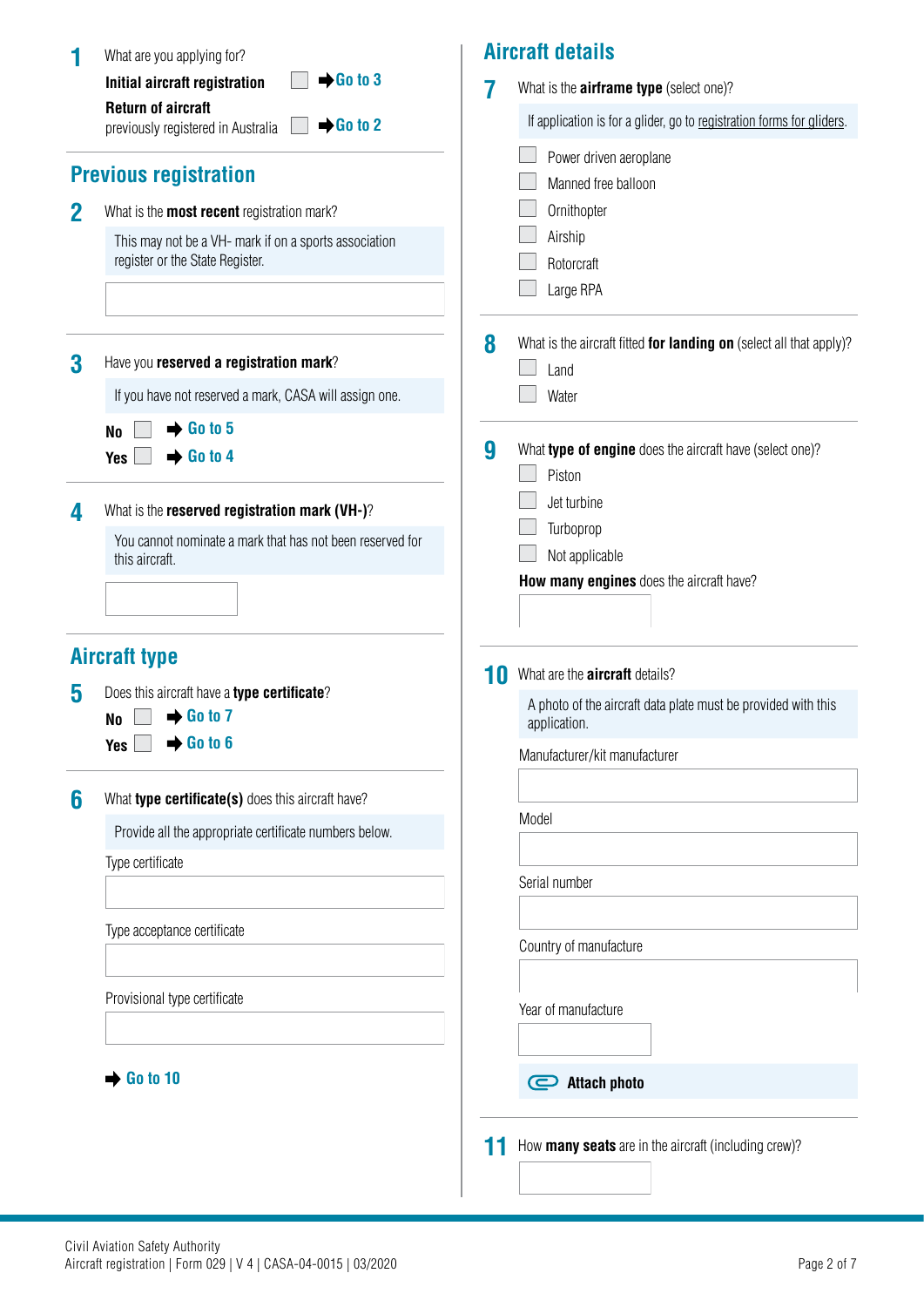| 12<br>13 | How was the <b>aircraft built</b> ?<br><b>Go to 13</b><br>Kit built<br>$\rightarrow$ Go to 13<br>Plans built<br>$\rightarrow$ Go to 14<br>Production built<br>Who was the <b>aircraft builder?</b>                                                 | 18 | What is the country of previous registration?<br>What is the previous registration mark?<br>For example: N12345                                                                            |
|----------|----------------------------------------------------------------------------------------------------------------------------------------------------------------------------------------------------------------------------------------------------|----|--------------------------------------------------------------------------------------------------------------------------------------------------------------------------------------------|
|          | $\rightarrow$ Go to 15                                                                                                                                                                                                                             | 19 | What country are you importing from?                                                                                                                                                       |
| 14       | What is the aircraft production certificate number?                                                                                                                                                                                                |    | <b>Aircraft owner</b>                                                                                                                                                                      |
|          |                                                                                                                                                                                                                                                    | 20 | What are the <b>aircraft owner</b> details?                                                                                                                                                |
| 15       | What are the <b>aircraft engine/propeller</b> details?                                                                                                                                                                                             |    | If more than one owner, the owners should jointly select one<br>owner to become the registration holder.                                                                                   |
|          | Engine manufacturer                                                                                                                                                                                                                                |    | Legal entity/full name                                                                                                                                                                     |
|          | Engine model                                                                                                                                                                                                                                       |    | ARN                                                                                                                                                                                        |
|          | Propeller manufacturer                                                                                                                                                                                                                             |    | Contact number                                                                                                                                                                             |
|          | Propeller model                                                                                                                                                                                                                                    |    | Email address                                                                                                                                                                              |
|          | Maximum take-off weight (kg)                                                                                                                                                                                                                       | 21 | Have you appointed another entity as the registered operator?<br>If the owner does not qualify as an 'eligible person' they must<br>nominate an 'eligible person' to become the registered |
| 16       | Has, or will, the aircraft be <b>imported</b> ?<br>This application must be accompanied by evidence, provided<br>by the NAA of the country from which the aircraft has, or will<br>be, imported, that the aircraft is not on the aircraft register |    | operator.<br>As you will be the registered operator,<br>No<br>you must be an <b>eligible person</b> $\rightarrow$ Go to 24<br>$\rightarrow$ Go to 22<br><b>Yes</b>                         |
|          | of that country. Alternatively, ensure that CASA has already<br>received such a statement.                                                                                                                                                         |    | <b>Registered operator</b>                                                                                                                                                                 |
|          | $\rightarrow$ Go to 20<br><b>No</b><br>$\rightarrow$ Go to 17<br>Yes                                                                                                                                                                               | 22 | What are the registered operator details?<br>Legal entity/full name                                                                                                                        |
|          | <b>Import</b>                                                                                                                                                                                                                                      |    | ARN                                                                                                                                                                                        |
|          | Was the aircraft registered outside Australia?                                                                                                                                                                                                     |    |                                                                                                                                                                                            |
|          | $\rightarrow$ Go to 19<br>N <sub>0</sub><br>$\rightarrow$ Go to 18<br><b>Yes</b>                                                                                                                                                                   |    | Contact number                                                                                                                                                                             |
|          |                                                                                                                                                                                                                                                    |    | Email address                                                                                                                                                                              |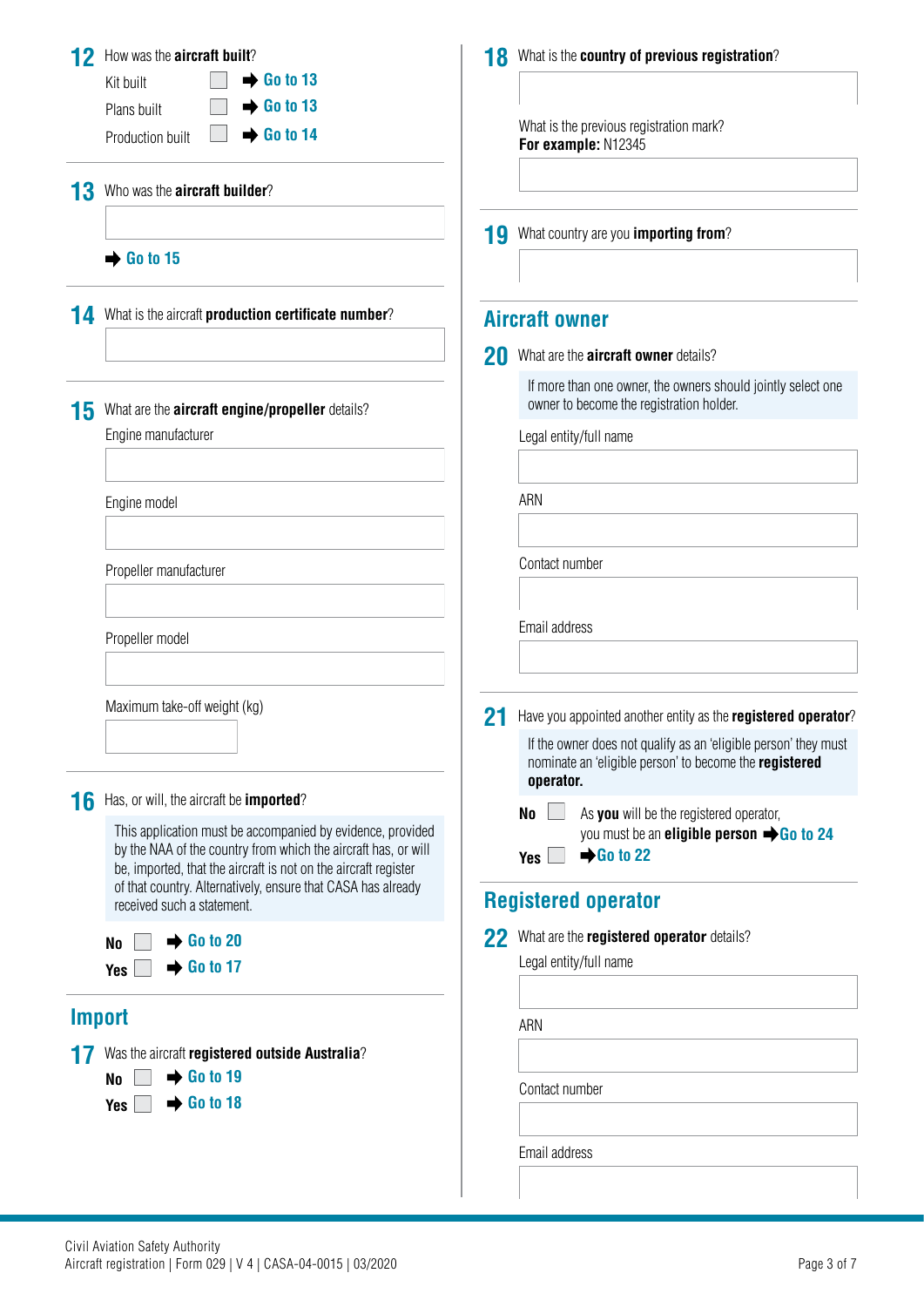## **Registered operator declaration**

23 I declare that:

- I am the appointed **registered operator** named in question 22.
- I accept, as an 'eligible person' or on behalf of the **'eligible person'** named in question 22, the position of registered operator, effective from the date of issue of the certificate of registration for the aircraft detailed in this form.
- Details in question 22 are true and correct in every particular and that I have read and understood all provisions of the Civil Aviation Safety Regulations 1998 which are relevant to this application.
- My details, including the address(es) held by CASA for me (or the organisation), are true and correct.
- I consent to CASA using and disclosing my personal information in accordance with [CASA Privacy Policy](https://www.casa.gov.au/privacy-policy)  including exchanging the information with Commonwealth, State and Territory government agencies.
- I acknowledge that to knowingly make a false or misleading statement in this application is an offence against the [Criminal Code Act 1995 \(Cth\)](https://www.legislation.gov.au/Details/C2018C00244).

Full name

Date (DD/MM/YYYY)

/

In what capacity are you making this declaration? **For example:** Self, Director, Agent

An authority must be provided if the person making this declaration is **not** the individual or an office holder of the entity named in question 22.

/

#### **Attach authority**

If you completed this declaration, you have now completed the form as the appointed **registered operator**.

**The owner needs to complete the rest of this form.**

## **Certificate of registration issue**

**24** Do you require the **original certificate of registration** to be sent to an address other than the postal address CASA holds for the aircraft owner?

| No $\Box \rightarrow$ Go to 26  |  |  |
|---------------------------------|--|--|
| Yes $\Box \rightarrow$ Go to 25 |  |  |

25 What are the details?

Addressee

| Unit/number |  |  |
|-------------|--|--|

Street name/PO box

Suburb

State/territory

Postcode

Country (if not Australia)

## **Applicant checklist**

- 26 Select all that apply:
	- $\Box$  Copy of the foreign de-registration/non-registration notice attached or already received by CASA
	- Commonwealth statutory declaration in relation to imported aircraft (see Conditions in the Guidelines) is attached
	- **Photo of aircraft data plate is attached**
	- $\mathbf{I}$ Letter(s) of authority is attached
	- Copy of Trust Deed is attached

If other please specify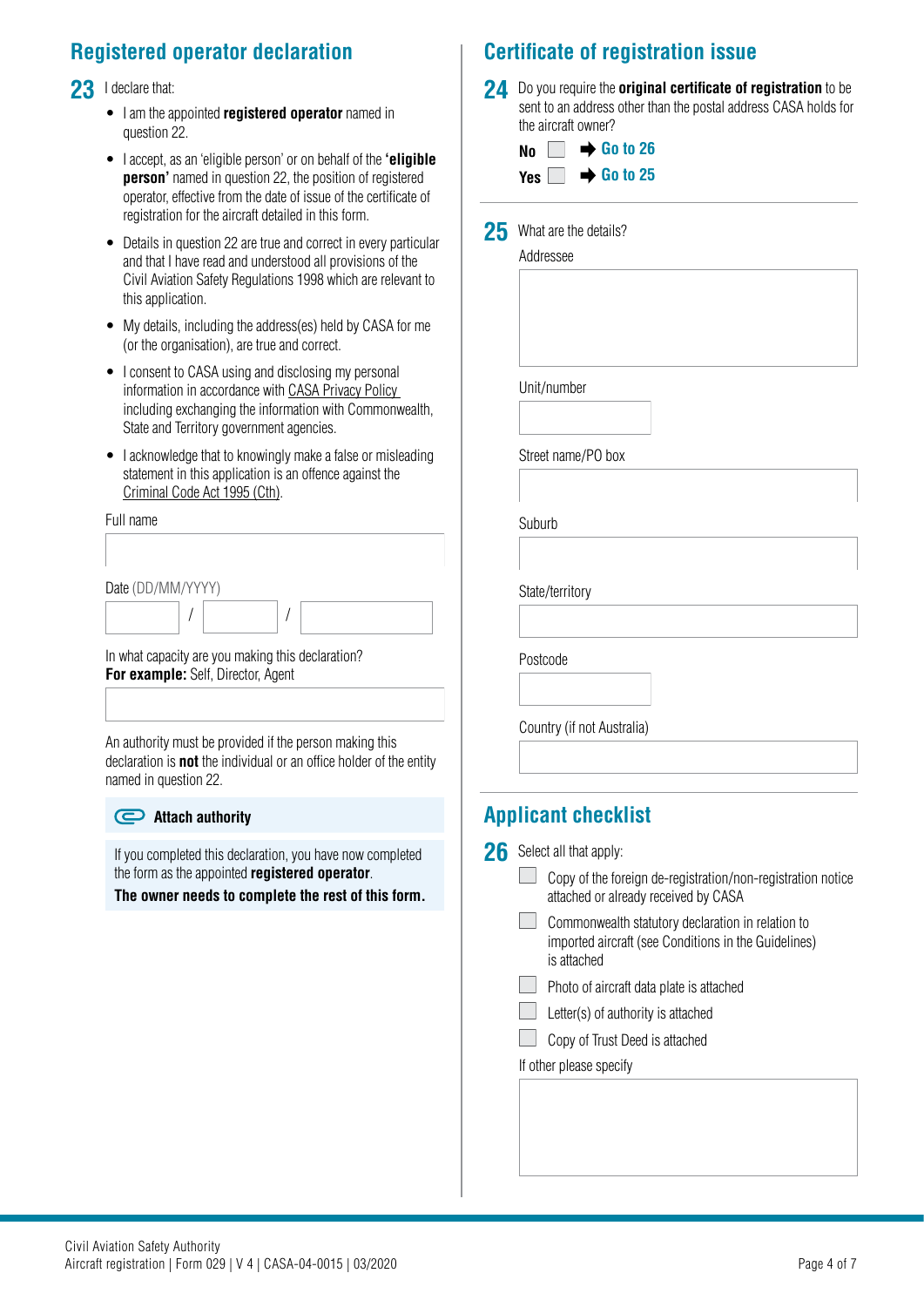## **Aircraft owner declaration**

#### 27 I declare that:

- I am the **aircraft owner** named in question 20 and if the aircraft has more than one owner, I have been duly appointed to act on behalf of all owners.
- My details, including the address(es) held by CASA for me (or the organisation), are true and correct.
- The aircraft is intended for flight.
- I apply as a legal entity or on behalf of the legal entity named in question 20, to be the registration holder for the aircraft detailed in this form.
- I accept, as an **'eligible person'** or on behalf of the **'eligible person'** named in question 20, the position of registered operator, or nominate the entity named in question 22 to be the registered operator, effective from the date of issue of the certificate of registration for the aircraft.
- The aircraft has never been registered before or, if it has, it is not, at the time of the application, registered in any country.
- All statements in this application are true and correct in every particular and that I have read and understood all provisions of the Civil Aviation Safety Regulations 1998 and guidelines which are relevant to this application.
- I accept that if this application is withdrawn or refused by CASA, or if CASA is unable to complete an assessment because I have failed to provide required information, I am liable to pay CASA fees for work conducted.
- I consent to CASA using and disclosing my personal information in accordance with [CASA Privacy Policy](https://www.casa.gov.au/privacy-policy) including exchanging the information with Commonwealth, State and Territory government agencies.
- I have attached all required documentation specified in the application checklist.
- I acknowledge that to knowingly make a false or misleading statement in this application is an offence against the [Criminal Code Act 1995 \(Cth\)](https://www.legislation.gov.au/Details/C2018C00244).

#### Full name

| Signature                                                                                                                                                      |                  |  |  |  |  |
|----------------------------------------------------------------------------------------------------------------------------------------------------------------|------------------|--|--|--|--|
|                                                                                                                                                                |                  |  |  |  |  |
|                                                                                                                                                                |                  |  |  |  |  |
| Date (DD/MM/YYYY)                                                                                                                                              |                  |  |  |  |  |
|                                                                                                                                                                |                  |  |  |  |  |
| In what capacity are you making this declaration<br>For example: Self, Director, Agent                                                                         |                  |  |  |  |  |
|                                                                                                                                                                |                  |  |  |  |  |
| An authority must be provided if the person making this<br>declaration is <b>not</b> the individual or an office holder of the entity<br>named in question 20. |                  |  |  |  |  |
|                                                                                                                                                                | Attach authoritv |  |  |  |  |

## **Ferry flight**

#### **28** Is a Ferry Flight Certificate of registration required?

The Ferry Flight Certificate of registration can be issued to expedite import or ferry of aircraft into Australia from a foreign country.

The Ferry Flight Certificate is a substitute to the standard certificate of registration and expires immediately after the aircraft lands at the port of entry in the Australian Territory or 30 days from the date of issue (whichever is the earlier).

A Ferry Flight Certificate must **not be** requested if there is sufficient time to have the original certificate of registration delivered to the overseas destination.

|                                 |  | $N_0$ $\rightarrow$ Go to Payment page |  |
|---------------------------------|--|----------------------------------------|--|
| Yes $\Box \rightarrow$ Go to 29 |  |                                        |  |

## **Recipient**

**29** What are the **details of the recipient** situated at the aircraft's overseas location?

> The Ferry Flight Certificate must be issued to the overseas aircraft location, in the country named in question 19.

Legal entity/full name

Contact number

Email address

 $\begin{array}{c} \hline \end{array}$ 

 $\begin{array}{c} \hline \end{array}$ 

Fax number, including country code (if required)

/

/

Date of planned aircraft departure for Australia (DD/MM/YYYY)

/

/

Date of planned aircraft arrival in Australia (DD/MM/YYYY)

| Civil Aviation Safety Authority |  |  |
|---------------------------------|--|--|
|                                 |  |  |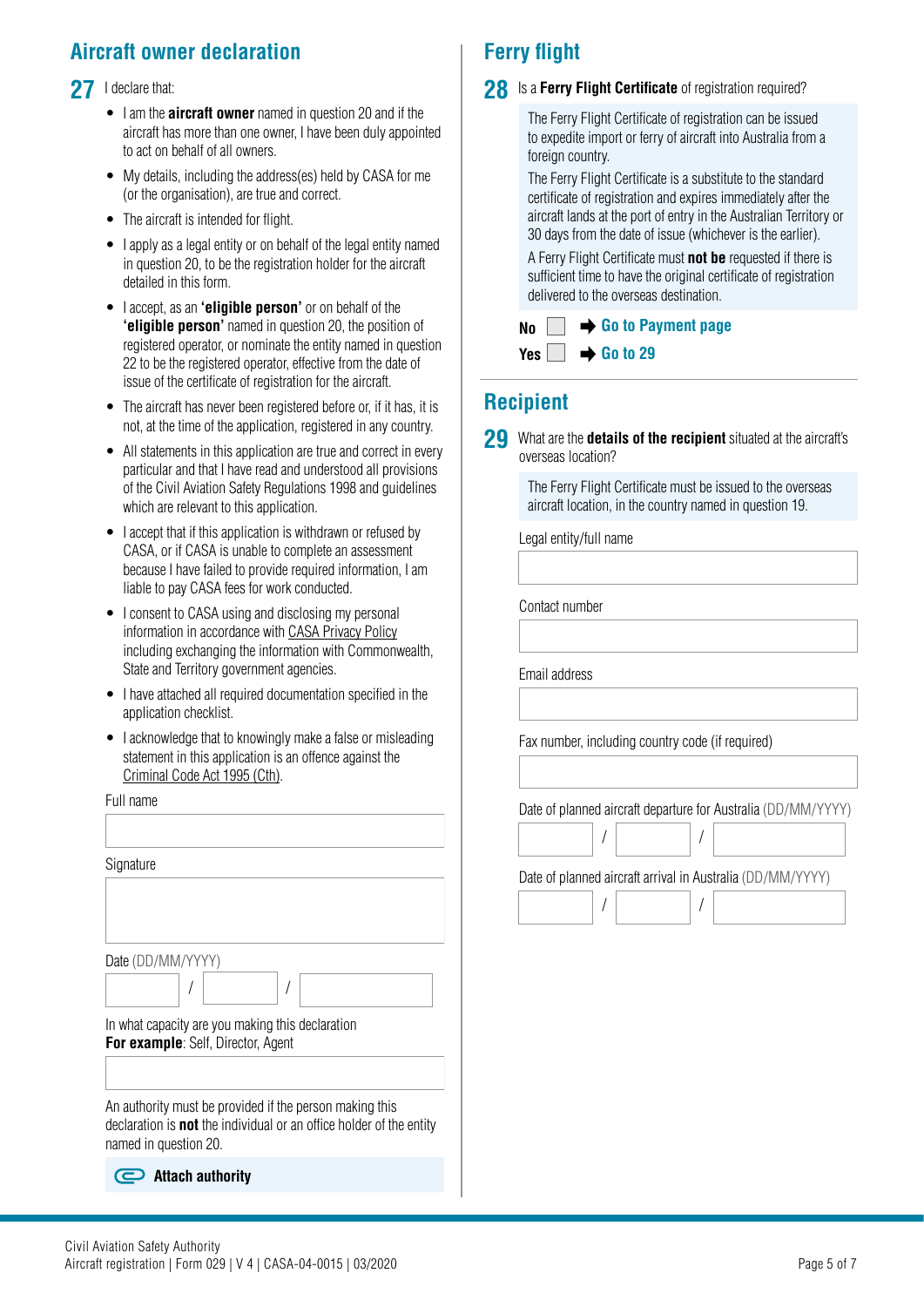## **Aircraft owner ferry flight declaration**

### **30** I declare that:

- At the time of making this application, the aircraft is located in the country named in question 19.
- All sectors of the ferry flight are part of the most direct route practicable between the point of departure and Australia.

Full name **Signature** Date (DD/MM/YYYY)  $\begin{array}{c} \end{array}$ / / In what capacity are you making this declaration **For example: Self, Director, Agent** 

An authority must be provided if the person making this declaration is not the individual or an office holder of the entity named in question 20.

#### **Attach authority**

**The entity paying the fee for this application should complete the payment authorisation.**